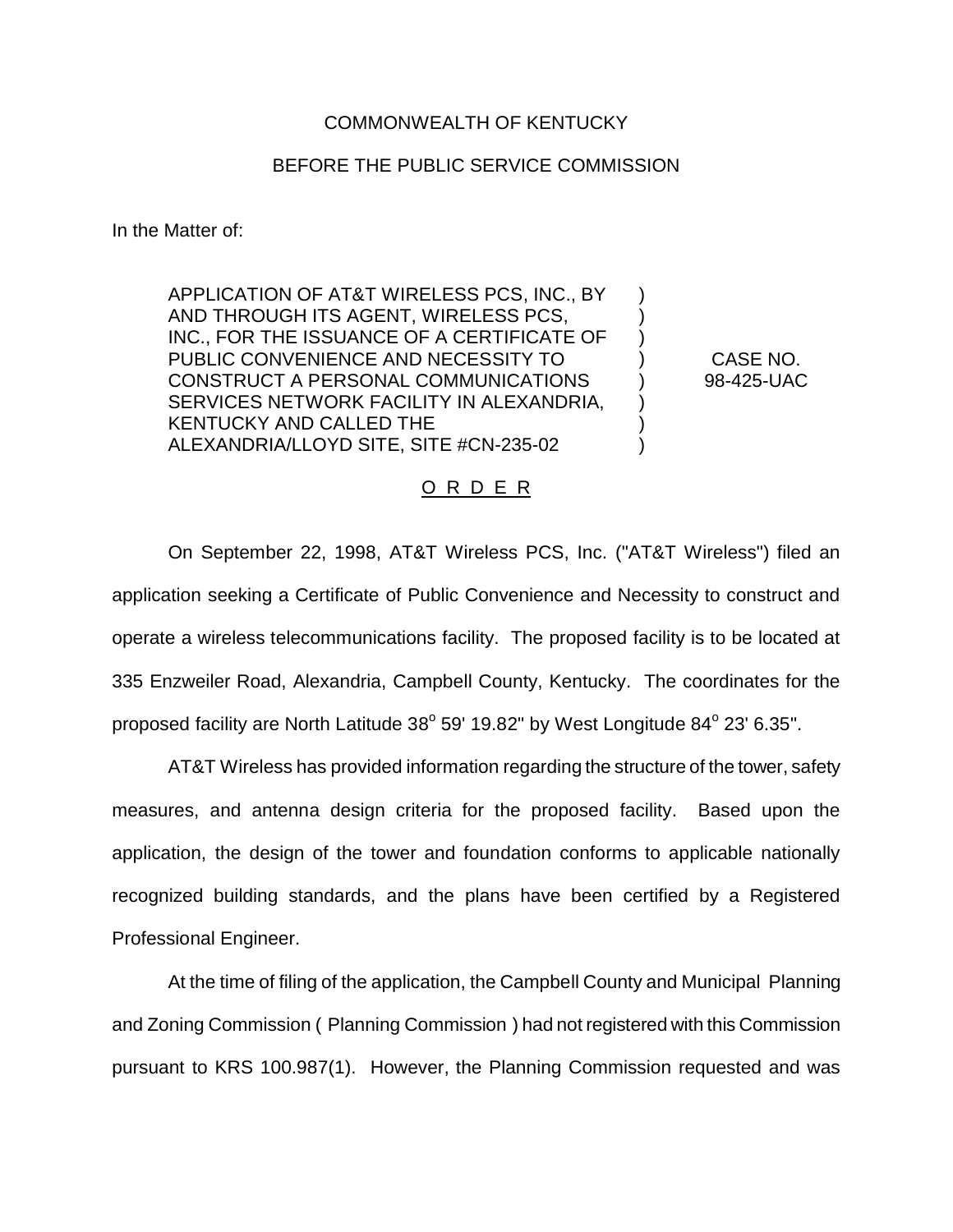granted intervention. AT&T Wireless submitted a copy of the uniform application to the Planning Commission in response to its motion to intervene in this matter. By Order dated December 14, 1998, the Commission informed the parties that a written request for a public hearing must be filed or the case would stand submitted for a decision. No requests for hearing having been filed, the matter was submitted to the Commission.

In response to public notice made by AT&T Wireless, the Commission received comments from one property owner regarding the proposed construction, but no motion for intervention or request for public hearing has been filed.

Pursuant to KRS 278.280, the Commission is required to determine proper practices to be observed when it finds, upon complaint or on its own motion, that the facilities of any utility subject to its jurisdiction are unreasonable, unsafe, improper, or insufficient. To assist the Commission in its efforts to comply with this mandate, AT&T Wireless should notify the Commission if it does not use this antenna tower to provide service in the manner set out in its application and this Order. Upon receipt of such notice, the Commission may, on its own motion, institute proceedings to consider the proper practices, including removal of the unused antenna tower, which should be observed by AT&T Wireless.

The Commission, having considered the evidence of record and being otherwise sufficiently advised, finds that AT&T Wireless should be granted a Certificate of Public Convenience and Necessity to construct the proposed facility.

## IT IS THEREFORE ORDERED that: